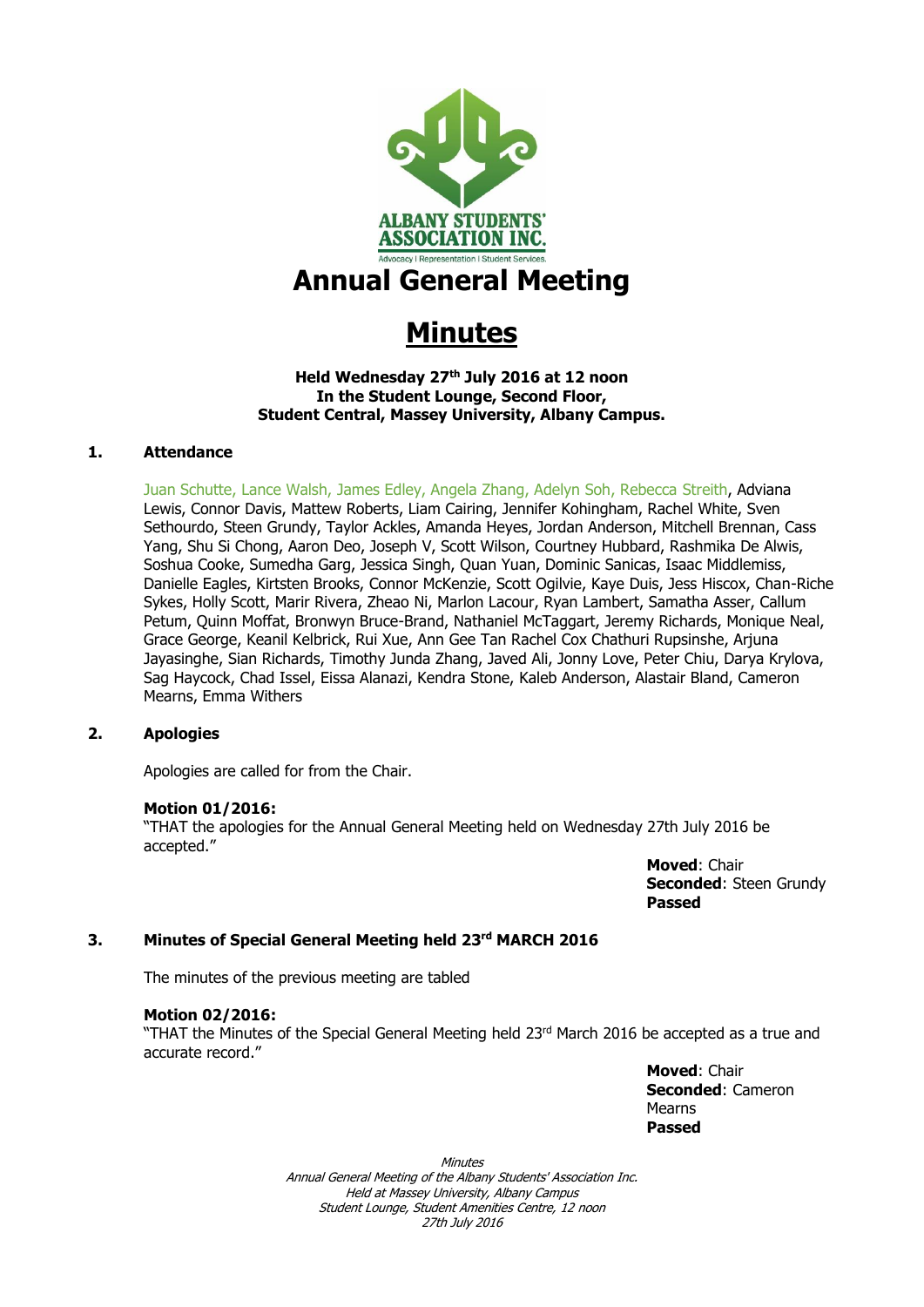#### **4. Matters Arising**

There were no matters arising from the previous General Meeting.

#### **5. Financial Business**

#### **5.1 Acceptance of the 2015 Financial Statements**

The ASA Annual report for 2015 is tabled.

#### **Motion 03/2016:**

"THAT the financial statements for the Albany Students' Association Inc. for the year ending December 2015 be accepted as a true and accurate record."

> **Moved**: Chair **Seconded**: Eissa Alanazi **Passed**

## **5.2 Ratification of the Auditor for 2016**

#### **Motion 04/2016:**

"THAT William Buck Christmas Gouwland Ltd is ratified as the auditors of the Albany Students' Association Inc. 2016 financial statements."

> **Moved**: Chair **Seconded**: Cameron Mearns **Passed**

## **5.3 Ratification of the draft budget for 2016**

Please note that this is mainly an operating mandate for expenditure that occurs over the period November to March and as such contains many assumptions that have yet to be negotiated /confirmed with the University and which will be incorporated into the final 2017 budget presented to the membership at the Special General Meeting in March 2017.

The draft budget for 2017 is tabled.

#### **Motion 05/2016:**

"THAT the Albany Students' Association Inc. Draft Budget for 2017 be ratified."

**Moved**: Chair **Seconded**: Bronwyn Bruce-Brand **Passed**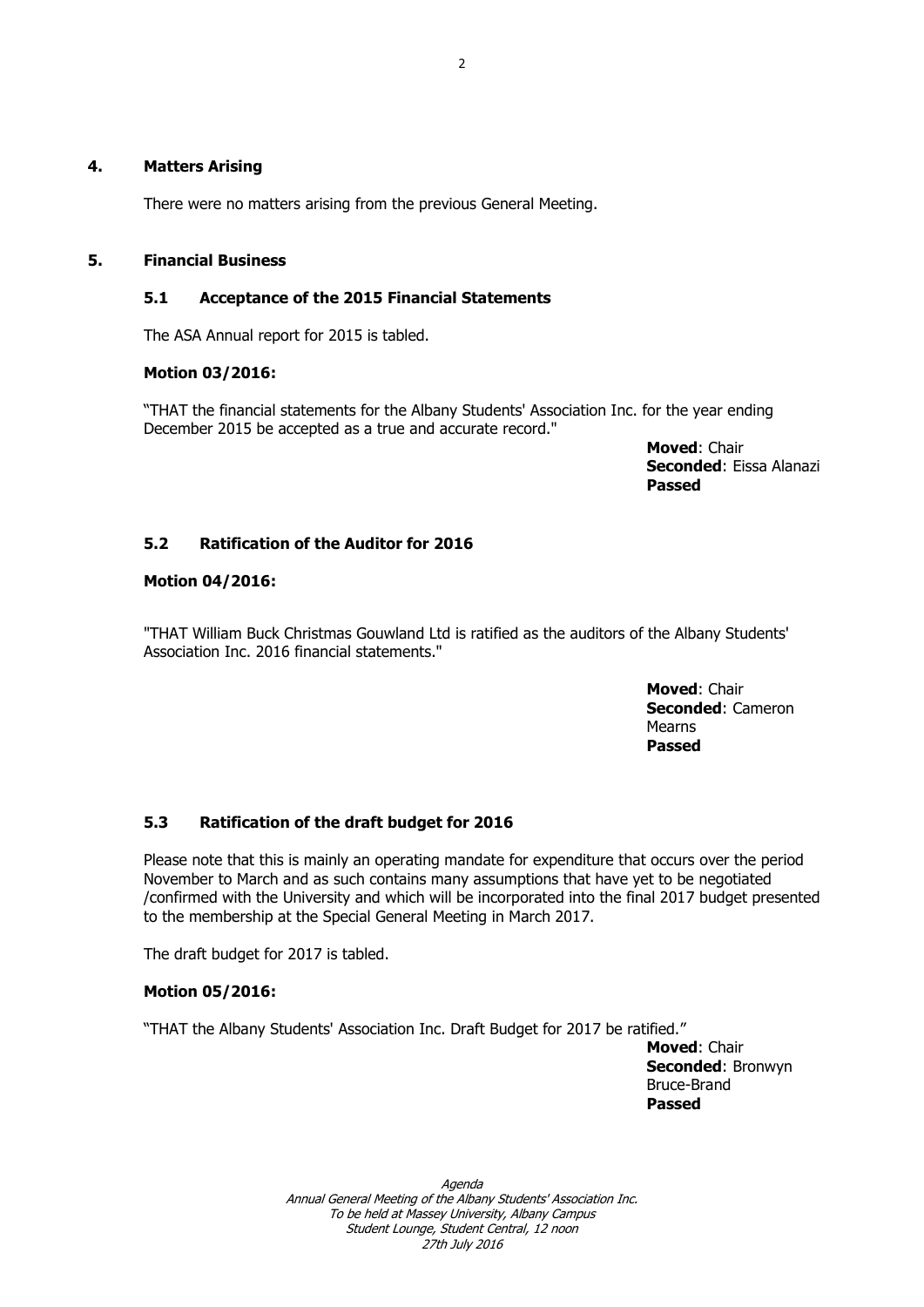#### **6. Legal Matters**

There were no legal matters arising.

#### **7. MOU with Te Waka O Nga Akonga Maori**

#### **Motion 06/2016:**

"THAT the Memorandum of Understanding between Albany Students' Association Inc and Te Waka O Nga Akonga Maori for 2017 be ratified."

> **Moved**: Chair **Seconded**: Emma Withers **Passed**

#### **8. Constitutional Changes**

#### **All Constitutional changes and motions were accepted as true and passed**

**Moved**: Chair **Seconded** Rashmika De Alwis **Thirded:** Scott Ogilvie **Fourthed:** Steen Grundy

#### **Motion 07/2016**

"THAT all spelling, grammatical, syntax and numbering changes be accepted"

#### **Motion 08/2016**

"THAT all picture, spelling, grammatical, syntax and numbering changes be accepted"

#### **Motion 09/2016**

"THAT section 3 of the Albany Students' Association constitution be changed from:

"To foster and further as widely as possible, the educational, cultural, social and sporting life of the members of the Association, the University, and the community at large."

To:

"To encourage the development of the educational, cultural, social and sporting life of the members of the Association, Students of the Albany Campus, and the community at large."

#### **Motion 10/2016**

"THAT section 4 of the Albany Students' Association constitution be changed from:

"The following shall be objects of the Association insofar as they derive from the mission and shall not derogate from the generality of that mission: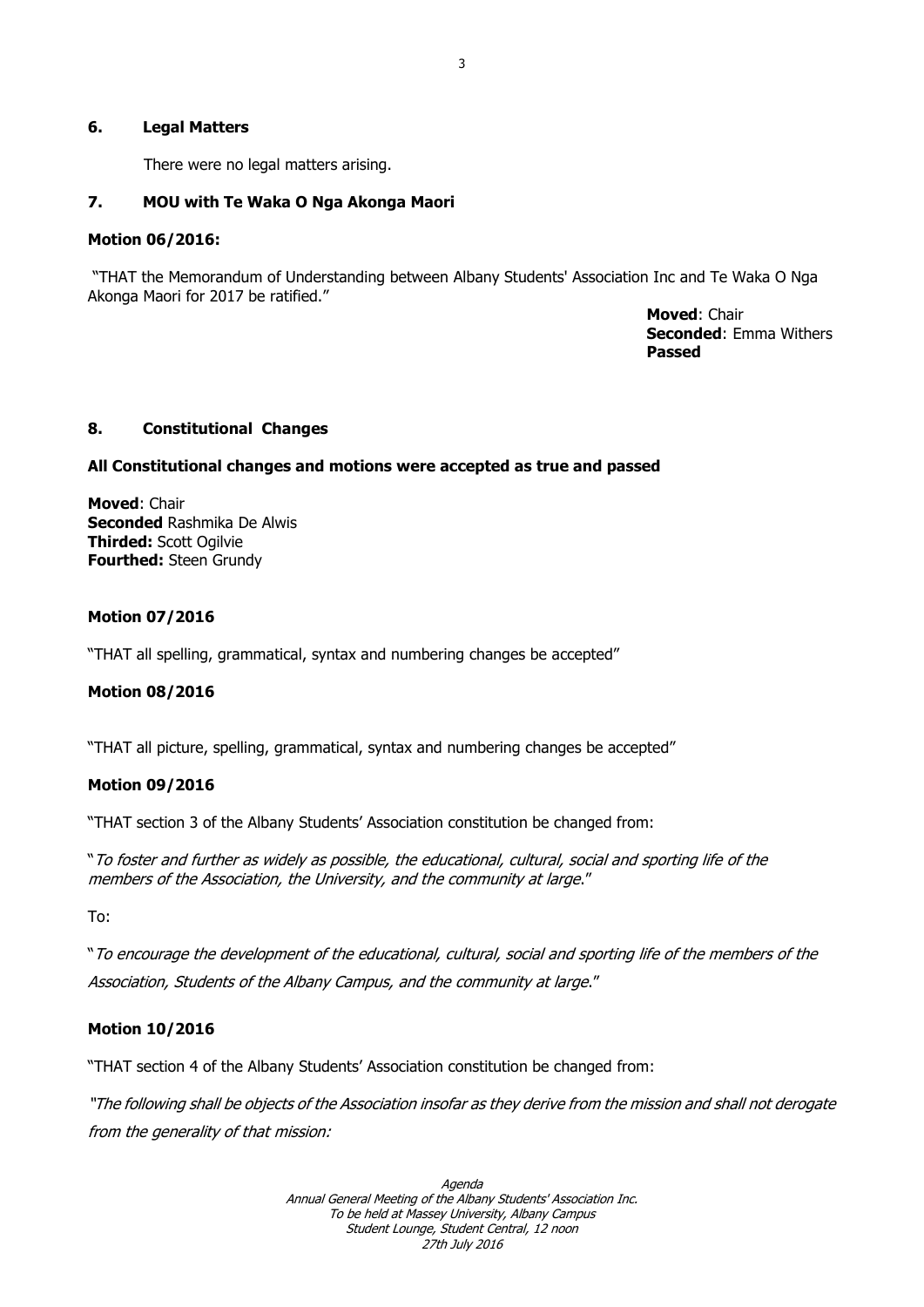- 4.1. To uphold, honour and acknowledge the wairua (spirit) of Te Tiriti o Waitangi in all activities of the Association.
- 4.2. To deal with and represent the members in all matters in which the members as a body are interested.
- 4.3. To manage and control the assets of the Association for the use and benefit of the members.
- 4.4. To foster intellectual, sporting and social life in the University.
- 4.5. To promote and protect the welfare of members.
- 4.6. To promote and protect the civil liberties and individual freedoms of students and others.
- 4.7. To encourage student clubs, societies and cultural activities.
- 4.8. To edit, print, publish, issue and circulate such written material as may further any of the objects without contravening the Association's Policies, Human Rights Act 1993, Privacy Act 1993, and the Official Information Act 1982.
- 4.9. To maintain equity of provision of services for ethnic groups.
- 4.10. To keep and preserve all records likely to prove of value or historic interest.
- 4.11. To do all such things as are incidental or conducive to the attainment of any or all of the above objects."

"The following shall be the objects derived from the Association's Mission:

- 4.1. To uphold, honour and acknowledge the wairua (spirit) of Te Tiriti o Waitangi.
- 4.2. To represent the students of Albany Campus
- 4.3. To manage and control the assets of the Association to be used for the benefit of the members.
- 4.4. To promote and protect the welfare, civil liberties and individual freedoms of students.
- 4.5. To encourage the growth of student clubs, societies and cultural activities.
- 4.6. To maintain equity for the provision of services for ethnic groups.
- 4.7. To keep and preserve all records likely to prove of value or historic interest.
- 4.8. To edit, print, publish and circulate such written material that promote the objects of the Association without conflicting with the Association's Policies, Human Rights Act 1993, Privacy Act 1993, and the Official Information Act 1982."

## **Motion 11/2016**

"THAT section 5.1 through 5.3 of the Albany Students' Association constitution be changed from:

- 5.1. "To manage and conduct such business activities as may further any of the objects.
- 5.2. To raise funds for the purpose of furthering any of the objects.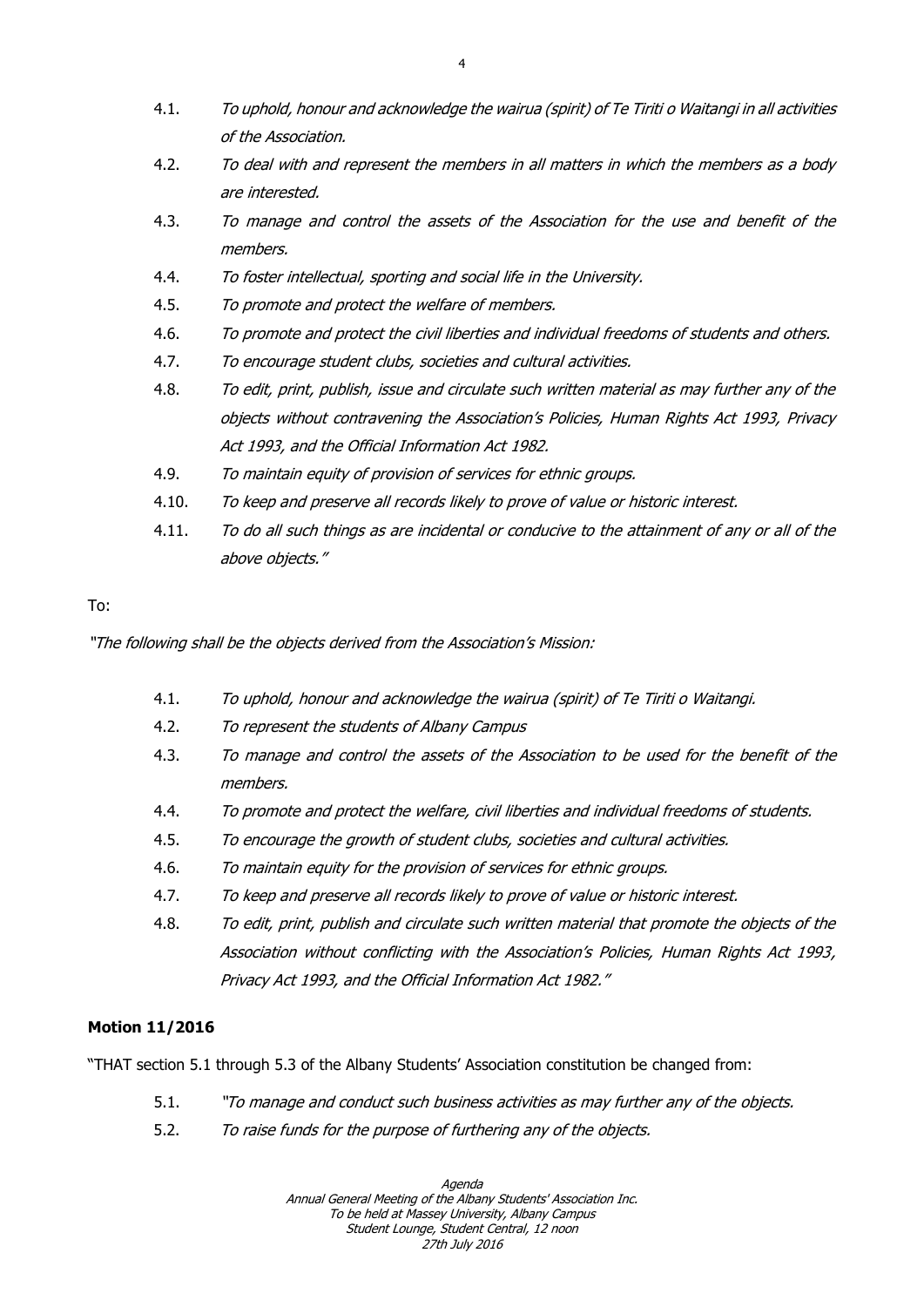5.3. To apply for and acquire any licences or permits deemed necessary by the Executive for the accomplishment of any of the objects."

To:

- 5.1. "To conduct business activities that support the Association's objects.
- 5.2. To raise funds for the purpose of developing and improving the objects.
- 5.3. To acquire licences or permits deemed necessary by the Executive for the accomplishment of the objects."

#### **Motion 12/2016**

"THAT section 7 of the Albany Students' Association constitution include section 8, 9 and 10 and hence change the numbering of following sections."

#### **Motion 13/2016**

"THAT section 7.1 of the Albany Students' Association constitution be changed from:

#### 7.1. "**Full and FREE:**

To be eligible for full membership to the Association:

- a) That all students enrolled at Massey University Albany Campus are by default Full and Free members of the Albany Students' Association unless they decide to opt out by communicating their decision to the student executive in writing or presented verbally at an ASA executive meeting.
- b) Full and FREE Members shall have the following rights and privileges:
	- i) To be represented by the Executive committee on various boards committees and sub-committees of the university as well as nationally.
	- ii) To use any Students' Association facilities, under conditions laid down from time to time by the Executive.
	- iii) To have speaking and voting rights at any General Meeting of the Association. To play in a team or participate in an activity of an affiliated body.
	- iv) To play in a team or participate in an activity of an affiliated body.
	- v) Any rights that were previously associated to 'Full' members."

## To:

#### 7.1. **"Full and Free membership**

- a) To be eligible for Full and Free membership to the Association, the person must be enrolled at Massey University Albany Campus as a student
- b) Must apply online on the Association's Website (asa.ac.nz)
- c) No payment is required to become or be an ongoing member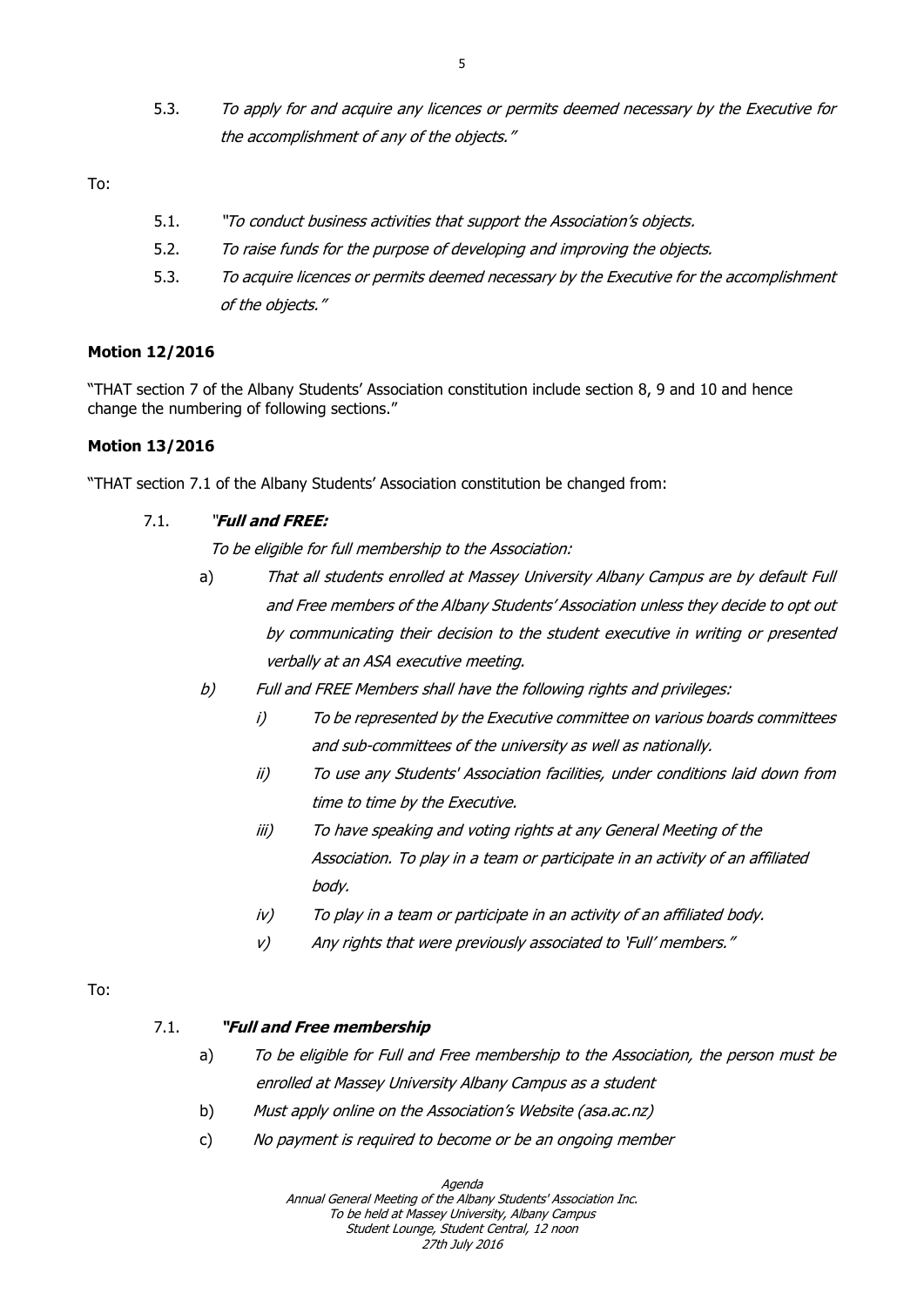- d) Full and Free Members shall have the following rights and privileges:
	- i) To be represented by the Executive committee on various boards committees and sub-committees of the university as well as nationally.
	- ii) To use any Students' Association facilities, under conditions laid down by the Executive.
	- vi) To have speaking and voting rights at any General Meeting of the Association."

#### **Motion 14/2016**

"THAT section 7.2 of the Albany Students' Association constitution be removed."

#### "7.2 **Associate:**

- a) The following persons shall be eligible for Associate Membership of the Association and shall become Associate Members upon payment of their subscription:
- b) All members of the University at the Albany Campus and Association staff.
- c) Any other persons whom the Executive upon application may admit as Associate Members if seven (7) clear days public notice is given calling for objections to that application.
- d) Associate Members shall have the following rights and privileges:
	- i) To seek appointment or election to any Committee of an Affiliated Body of the Association or sub-committee of the Executive or Association.
	- ii) To have full speaking and voting rights on such committee or at a General Meeting of the affiliated body if this is applicable.
	- iii) To use any Students' Association facilities, under conditions laid down from time to time by the Executive.
	- iv) To have speaking but no voting rights at any General Meeting of the Association. To play in a team or participate in an activity of an affiliated body BUT they shall not be eligible for selection to a representative sports team attending a New Zealand University Tournament or an Inter-University Sports fixture."

#### **Motion 15/2016**

"THAT in section 8 of the Albany Students' Association constitution replace the word Subscriptions with Fees."

#### **Motion 16/2016**

"THAT section 9 of the Albany Students' Association constitution be changed from:

"Membership of the Association shall terminate in the following circumstances: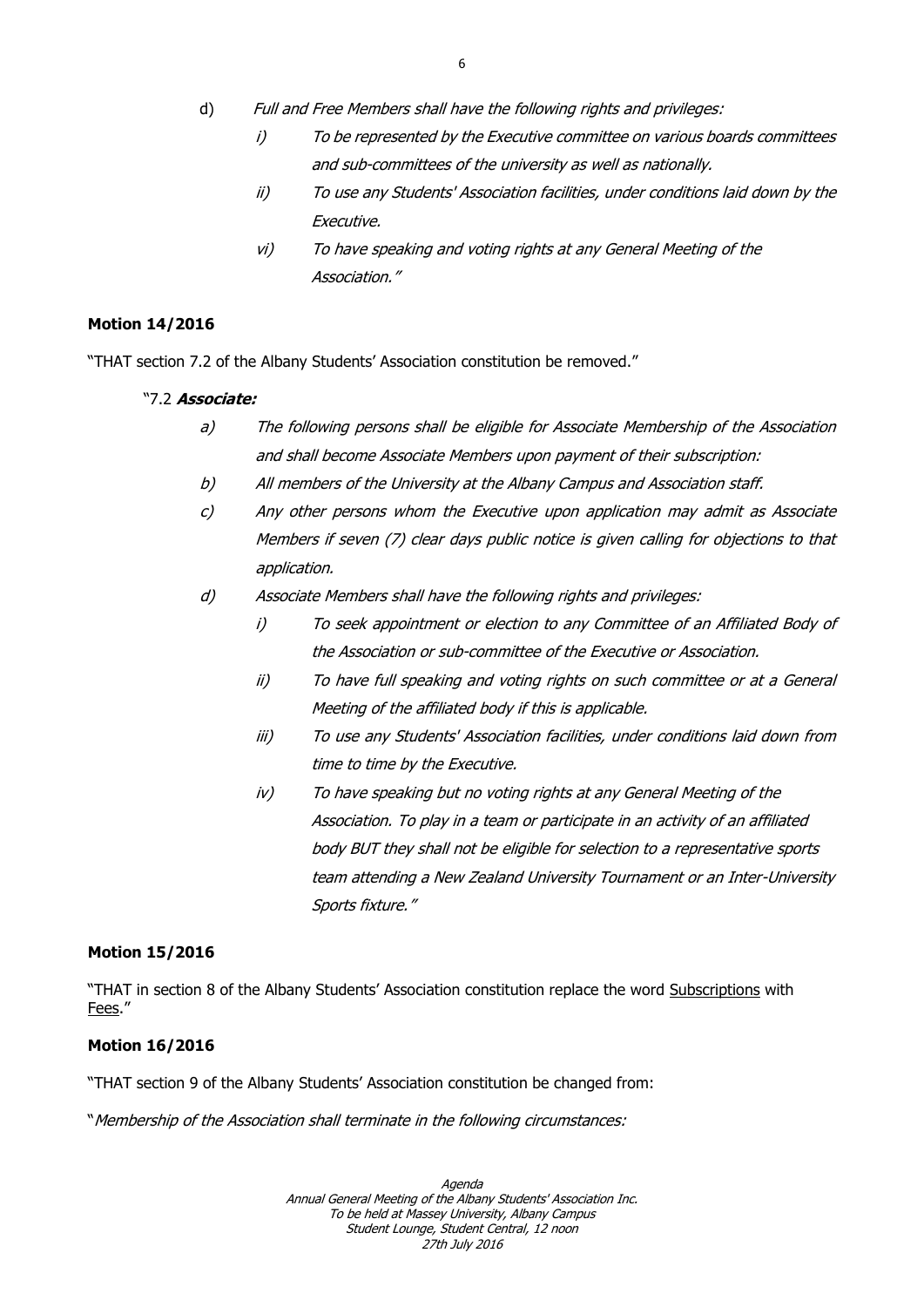- 9.1 A member ceases to fulfil the provisions for eligibility for membership of the Association.
- 9.2 A member is excluded from the University on any grounds whatsoever.
- 9.3 If so decided by a four-fifths majority vote at a General Meeting of the Association."

- a) "Membership of the Association shall terminate in the following circumstances:
	- i) A member ceases to fulfil the provisions for eligibility for membership of the Association.
	- ii) A member is excluded from the University on any grounds whatsoever.
	- iii) If the member wishes to leave the Association by notifying the Association in written form or in person.
	- iv) If so decided by a majority vote at a General Meeting of the Association."

#### **Motion 17/2016**

"THAT section 10 of the Albany Students' Association constitution be removed:

"Permanent full-time staff members of Massey University for whom Massey University exempts tuition fees are exempted from paying any students' association fees. Staff members will not receive any students' association benefits. Staff or a third-party representative (i.e. Massey University) must still apply for this exemption in writing each academic year."

#### **Motion 18/2016**

"THAT section 11.1 d) and 11.1 e) of the Albany Students' Association constitution be changed from:

- "d) At any General Meeting twenty (20) Members shall form a quorum, and, if such a quorum is not present within fifteen (15) minutes of the time appointed for the meeting, no business may be discussed or dealt with and the meeting shall adjourn for one (1) week, and reconvene at the same time and place, and if a quorum of twenty (20) Members is not present within fifteen (15) minutes of the time appointed for that meeting, then those present shall form a quorum for the purpose of validly transacting the business of the Association. In the case of constitutional changes at the time of voting the quorum must always be no fewer than twenty (20) Members.
- e) If during any General Meeting there are fewer than twenty (20) Members present, the meeting shall adjourn for one (1) week, and reconvene at the same time and place."

To:

d) "At any General Meeting twenty (20) Members shall form a quorum, and, if such a quorum is not present within fifteen (15) minutes of the time appointed for the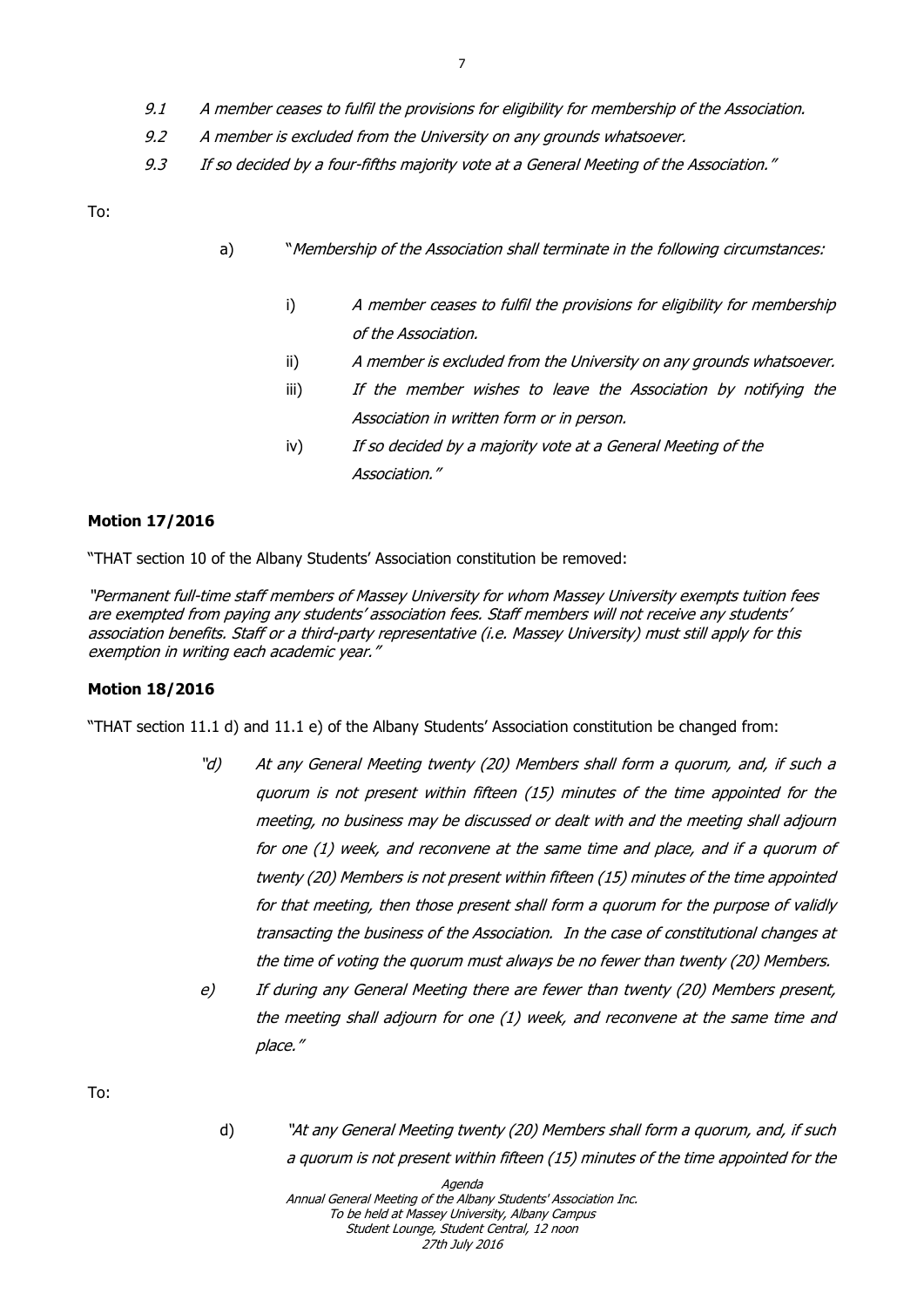meeting, no business may be discussed or dealt with and the meeting shall adjourn for one (1) week, and reconvene at the same time and place, and if a quorum of twenty (20) Members is not present within fifteen (15) minutes of the time appointed for that meeting, then those present shall form a quorum for the purpose of validly transacting the business of the Association.

e) In the case of constitutional changes at the time of voting the quorum must always be no fewer than twenty (20) Members."

## **Motion 19/2016**

"THAT section 11.3 a) of the Albany Students' Association constitution be changed from:

"A Special General Meeting of the Association shall be called within ten (10) clear days by a selected Vice-President of the Association on receipt of a requisition signed by:

- i) At least five (5) members of the Executive; or
- ii) At least twenty (20) Ordinary Members of the Association accompanied by a written copy of every resolution to be proposed."

To:

"A Special General Meeting of the Association shall be called within ten (10) clear days by the Association on receipt of a requisition signed by:

- i) At least five (5) members of the Executive; or
- ii) At least twenty (20) Ordinary Members of the Association accompanied by a written copy of every resolution to be proposed."

#### **Motion 20/2016**

"THAT the underlined section of section 12 of the Albany Students' Association constitution be moved to a new schedule named schedule 6 and the rest change from:

"The first Executive shall be Maria Cavanagh (President), Nadia Malizia (Administration Vice-President), Mary-Elizabeth Broadley (Education and Welfare Vice-President), James Costello (Mature Students' Representative), Sue Moselen and Michelle Herbert (Maori Students' Representatives), Ajay Ranipeta (International Students' Representative), Rita Pogai and Vaughn Penn (Pacific Island Students' Representatives), Julia Clark (Recreation and Leisure Representative), and Amber Fitton (Women Students' Representative).

The term of office for the First Executive shall expire on  $31<sup>st</sup>$  December 1999, whereby the Executive shall be elected in accordance with the provision of Schedule 2, herein. Subsequent committees shall be elected annually in the second semester with the provision set out in Schedule 2, herein."

To:

"The term of office for the Executive shall expire on 31st December. Subsequent committees shall be elected annually in the second semester with the provision set out in Schedule 2. "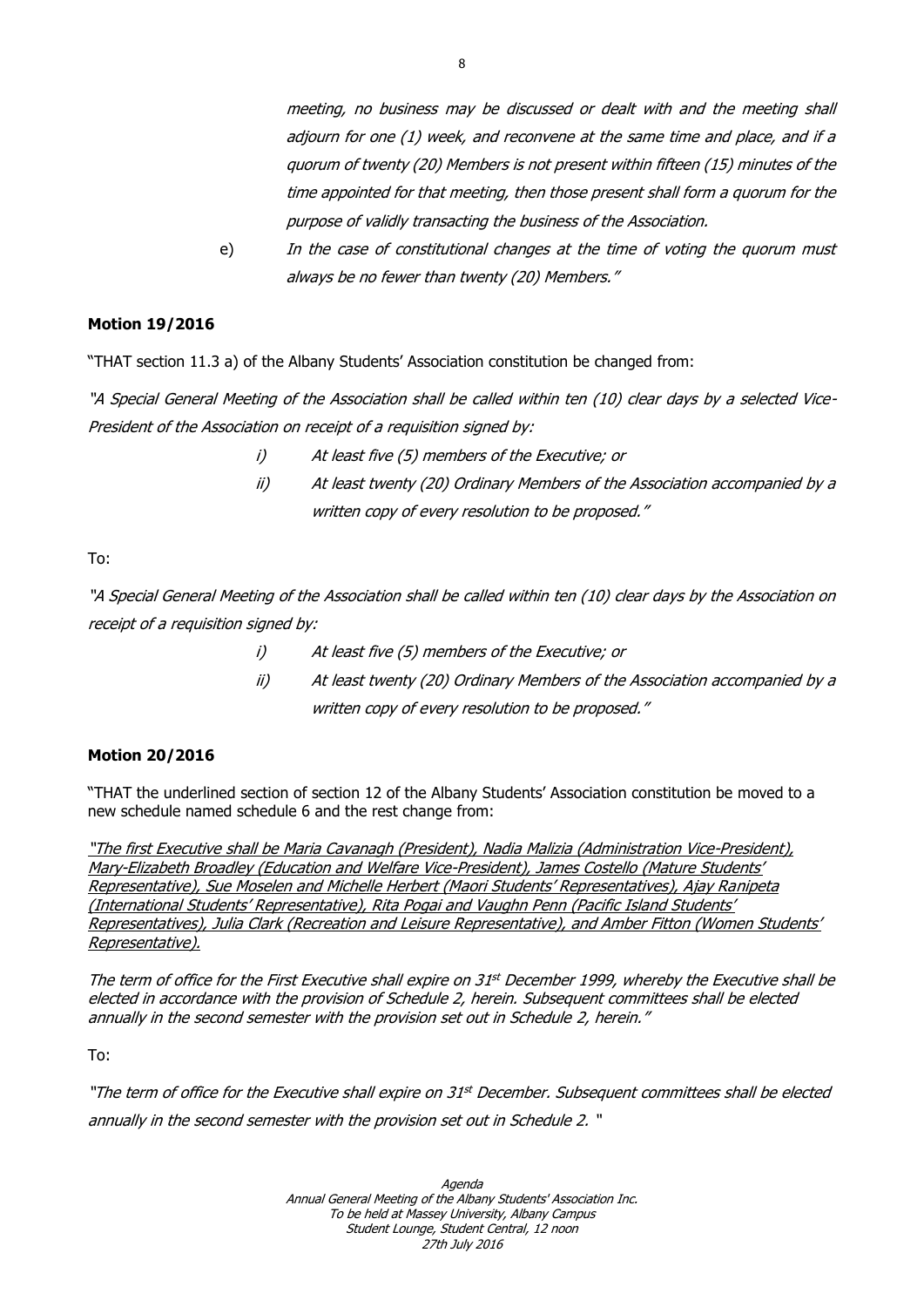#### **Motion 21/2016**

"THAT section 12.3 of the Albany Students' Association constitution be changed from:

"a) Members may not hold office for more than one representative role on the Executive Committee, however a General Executive may be offered a Vice-President position in the event of a vacancy, specified in 12.7(a).

b) Members may not stand as collectives."

To:

- a) "Members may not hold office for more than one representative role on the Executive Committee,
- b) Members may not stand as collectives.
- c) Members may only hold office only if they reside in the Auckland region during their term of office."

#### **Motion 22/2016**

"THAT section 12.4 b) of the Albany Students' Association constitution be changed from:

"From 1st November until 31st December in any one year the Executive of the Association shall comprise the elected positions of both the current Executive and the newly-elected Executive for the following year. This period of office shall be in addition to the period provided for in 12.4 a)."

To:

"From the date that the new executive is confirmed until 31st December in any one year the Executive of the Association shall comprise the elected positions of both the current Executive and the newly-elected Executive for the following year. This period of office shall be in addition to the period provided for in 9.4 a)."

## **Motion 23/2016**

"THAT section 12.7 of the Albany Students' Association constitution be changed from:

- "a) If the vacancy has arisen within the first half of the term of office, the position first must be offered to the candidate from the previous election with the most votes for their respective position, and to every candidate thereafter should the candidate not accept.
- b) Should the vacancy not be filled under the provision of 12.7 (a), a special by-election shall be held within fifteen (15) clear days of the vacancy for that position. If the vacancy has arisen in the period between the conclusion of one (1) academic year and the commencement of the next, the special election shall be held within fifteen (15) clear days of the beginning of the first semester of the following year.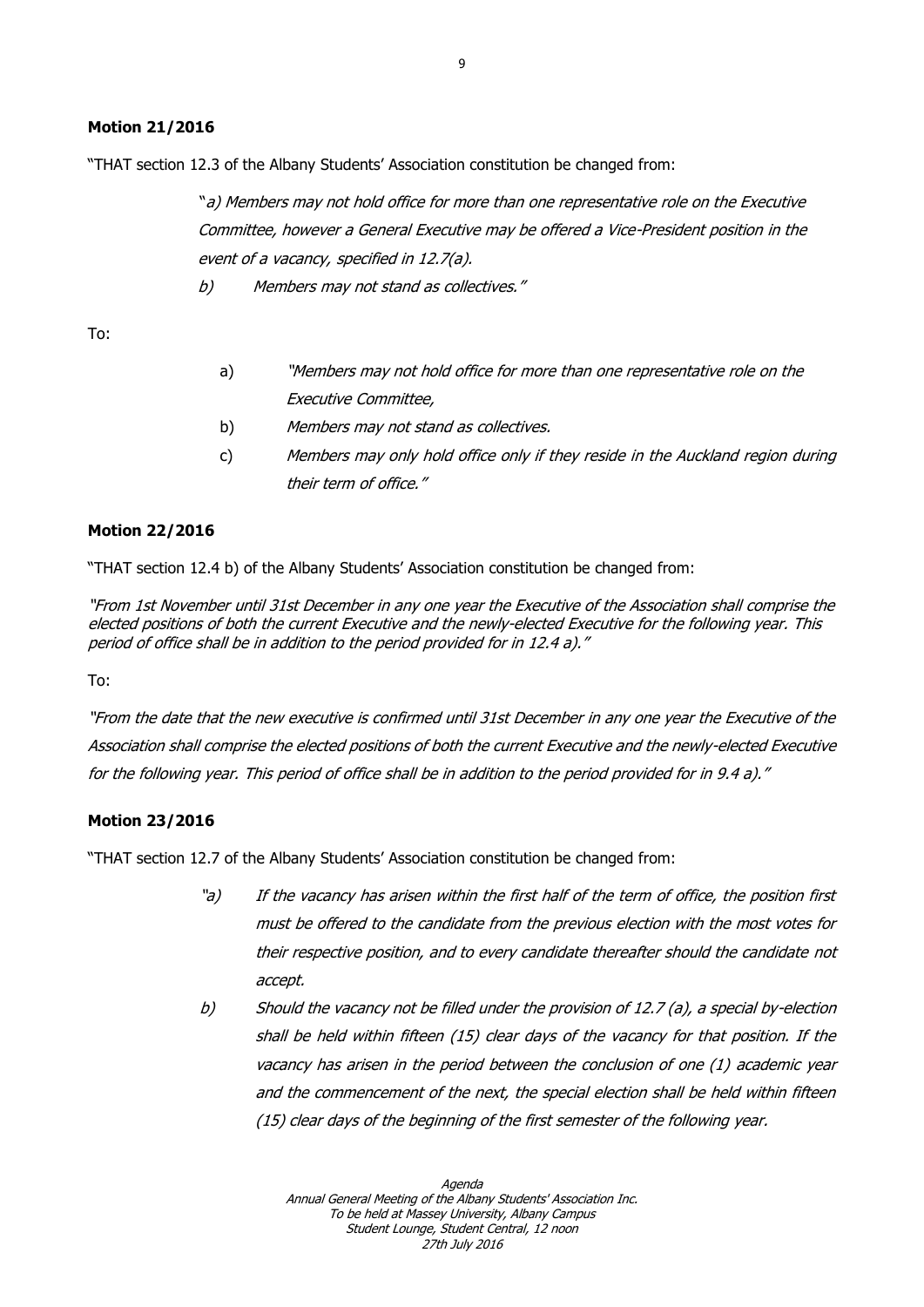c) Where a vacancy arises on the Executive when more than half the term of office has expired, a by-election shall be held at the discretion of the Executive."

To:

- a) When a vacancy arises a General Executive may be offered a Vice-President position also a Vice President may be offered the President position in the event of a vacancy.
- b) In the case where a vacancy has not been filled as stated in 9.7a) and where the vacancy has arisen before the end of the first semester, a by-election must be held within 15 clear days. The by-election shall follow the same rules laid out in schedule 2.
- c) In the case where a vacancy has not been filled as stated in 9.7a) and where the vacancy has arisen after the end of the first semester, a by-election shall be held at the discretion of the Executive. The by-election shall follow the same rules laid out in schedule 2.
- d) Should the entire executive resign, the Office Manager shall have the authority to co-opt a Class Advocate or Club President to the executive in order to run an election."

## **Motion 24/2016**

"THAT section 13 of the Albany Students' Association constitution be changed from:

"A selected Vice-President position shall be responsible for ensuring that a Minute Book is kept in which shall be recorded all the transactions and decisions of all General Meetings and of all meetings of the Executive."

To:

"The Administration Vice-President shall be responsible for ensuring that all Minutes are kept which shall record all the transactions and decisions of all General Meetings and of all meetings of the Executive."

## **Motion 25/2016**

"THAT section 14.3 of the Albany Students' Association constitution be changed from:

"The Constitution for any Society or Club shall, as far as practicable, follow the provisions of the Association's policy "**Massey University Clubs Constitution**."

To:

"The Constitution for any Society or Club shall, as far as practicable, follow the provisions of the "Massey University Clubs Constitution.""

## **Motion 26/2016**

"THAT section 14.6 of the Albany Students' Association constitution be changed from: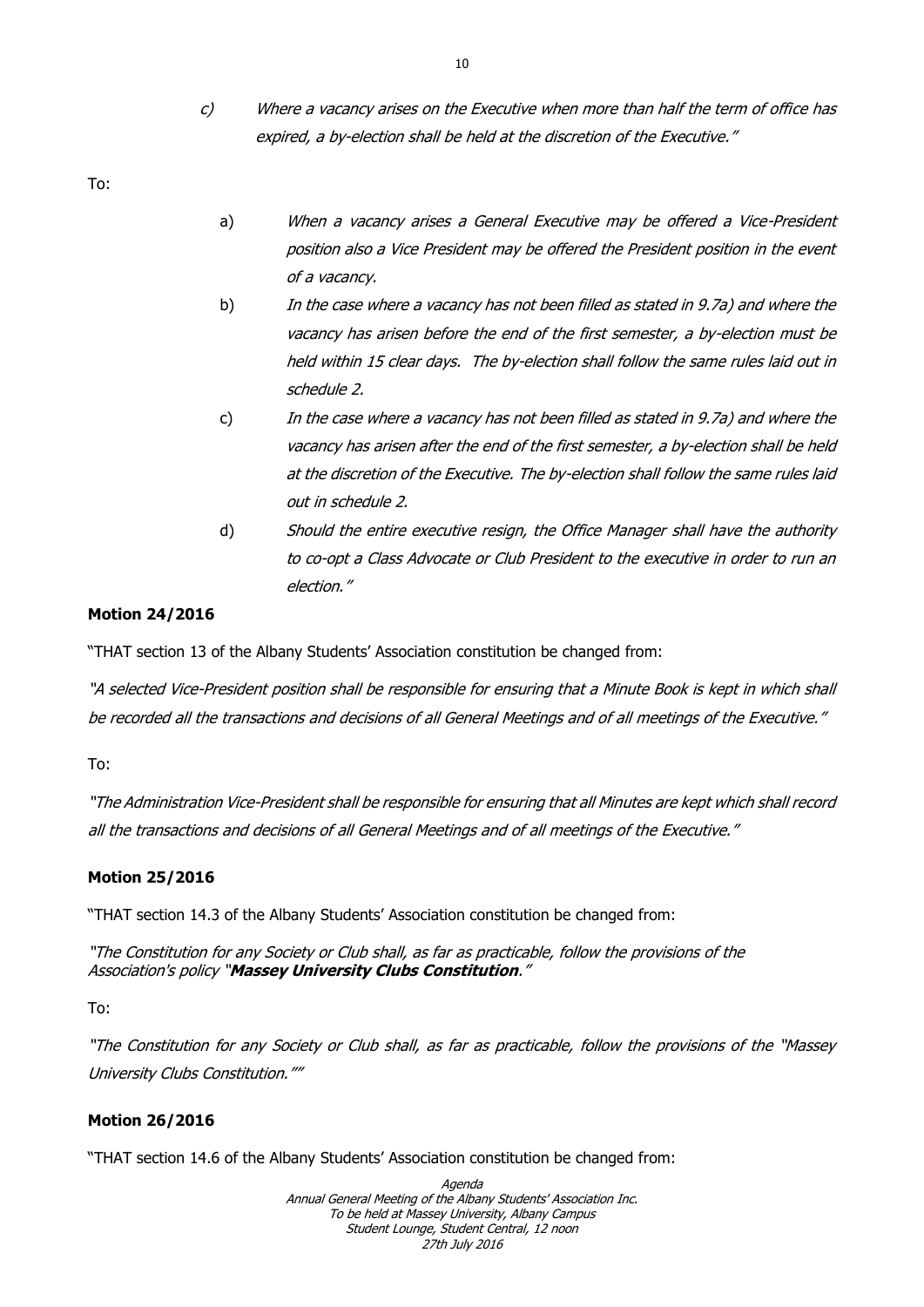"To be eligible for a club grant, all clubs and societies must supply the Executive with the Minutes of the Annual General Meeting and budget and the names and contact details of the Clubs' Officers and comply with the timing and criteria set by the Massey University Clubs, Societies and Cultural Groups Committee and in the Association's Club Grants Policy."

To:

"To be eligible for a club grant, all clubs and societies must be affiliated to the Association and adhere to the Massey University Club Grants Policy."

## **Motion 27/2016**

"THAT section 14.7 and 14.8 of the Albany Students' Association constitution be removed:

- "14.7 Club financial signing authorities shall be students, staff of the University or office staff of the ASA.
- 14.8 Unless otherwise stated within the club constitution, governing members of the club shall be students of the University."

#### **Motion 28/2016**

"THAT section 15.1 of the Albany Students' Association constitution be changed from:

"The Association shall have a Common Seal, which shall be the responsibility of a selected Vice-President position, who shall ensure the safekeeping of the Common Seal."

To:

"The Association shall have a Common Seal, which shall be the responsibility of the Administration Vice-President position, who shall ensure the safekeeping of the Common Seal."

## **The following motions relate to Schedule 1 of the constitution:**

## **Motion 29/2016**

"THAT section 2.1 be changed from:

"All Executive positions shall:

- a) Be responsible for ensuring that the Association's Constitution and Regulations are upheld.
- b) Be active members of both University Committees, and Association Committees to which they are appointed.
- c) Be responsible for representing the Association and the interests of students on any committee to which they are assigned by the Executive.
- d) Actively take part in all campaigns run by the Association.
- e) Fulfil the requirements of their Executive position as laid out in the "Student Executive Policy."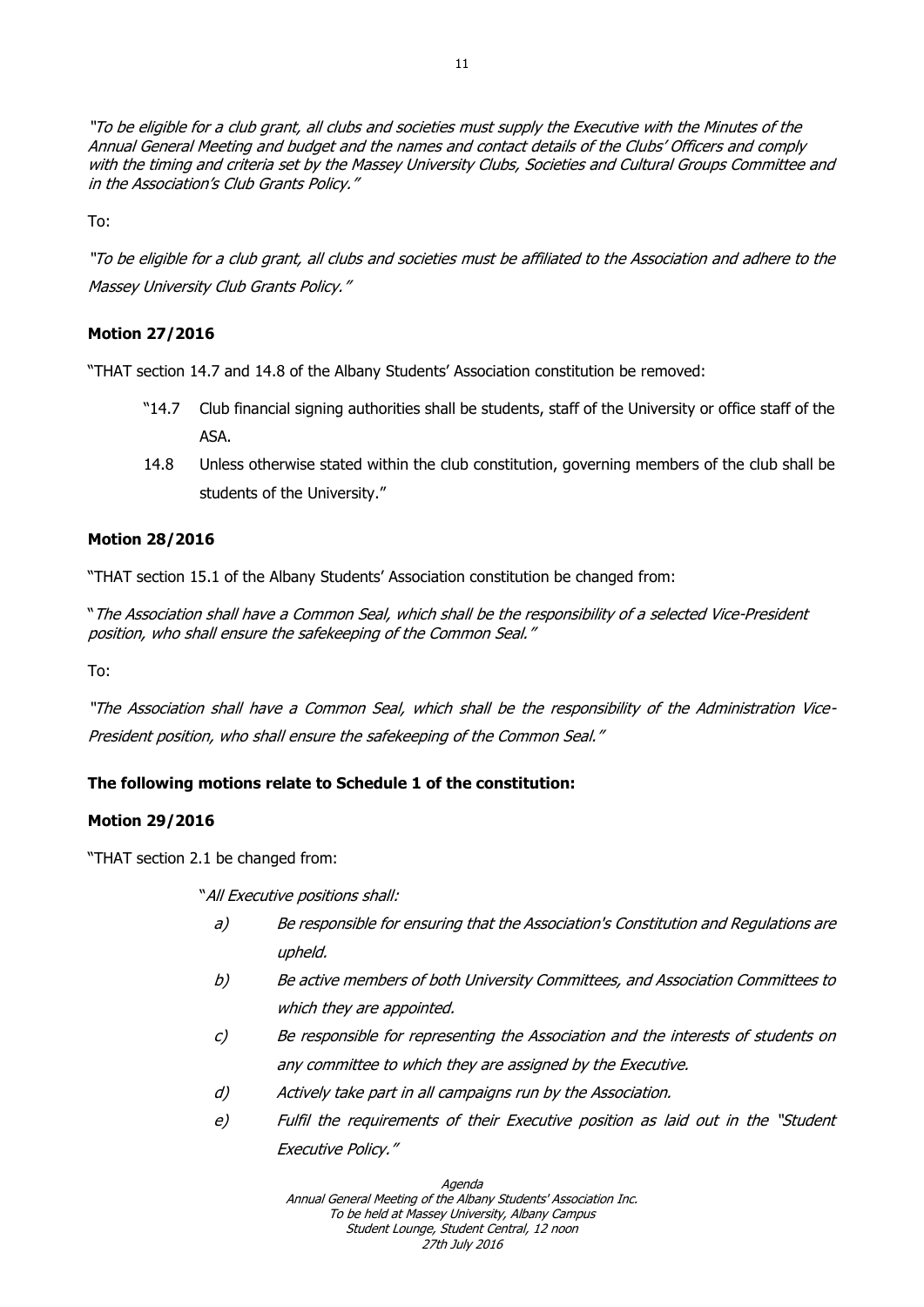- f) Ensure effective communication lines are maintained between all Executive and their areas of responsibility including any special projects that may need help or input from other Executive and promote the use of whatever forum for communication that will prove most effective to this end.
- g) Ensure there is adequate liaison with the members concerning their activities.
- h) Undertake training and other such duties as prescribed by the Executive from time to time.
- i) Ensure wherever possible the training of the successors to their individual portfolios, such training to commence as soon after the election of their successors as possible.
- j) Hold office only if they reside in the Auckland region during their term of office."

"All Executive positions shall:

- a) Be responsible for ensuring that the Association's Constitution and Regulations are upheld.
- b) Be active members of both University Committees, and Association Committees to which they are appointed.
- c) Be responsible for representing the Association and the interests of students
- d) Fulfil the requirements of their Executive position
- e) Ensure effective communication lines are maintained between all Executive
- f) Ensure there is adequate liaison with the members concerning their activities.
- g) Undertake training and other such duties as prescribed by the Executive.
- h) Ensure the training of successors to their individual portfolios, such training to commence as soon possible after the new executive has been elected.
- i) Report at each executive meeting on matters that have arisen of interest to the Association and of matters dealt with by the executive."

## **Motion 30/2016**

"THAT section 2.14 be changed from:

## "a) **President position shall:**

- i) Be responsible for the supervision of the affairs of the Association;
- ii) Be responsible for overseeing the administration of the Association between Executive meetings;
- iii) Be chairperson of any General Meetings of the Association held at their campus;
- iv) Be chairperson of any Executive Meeting;
- v) Be responsible for Executive matters in the absence of the Executive;

Agenda

Annual General Meeting of the Albany Students' Association Inc. To be held at Massey University, Albany Campus Student Lounge, Student Central, 12 noon

27th July 2016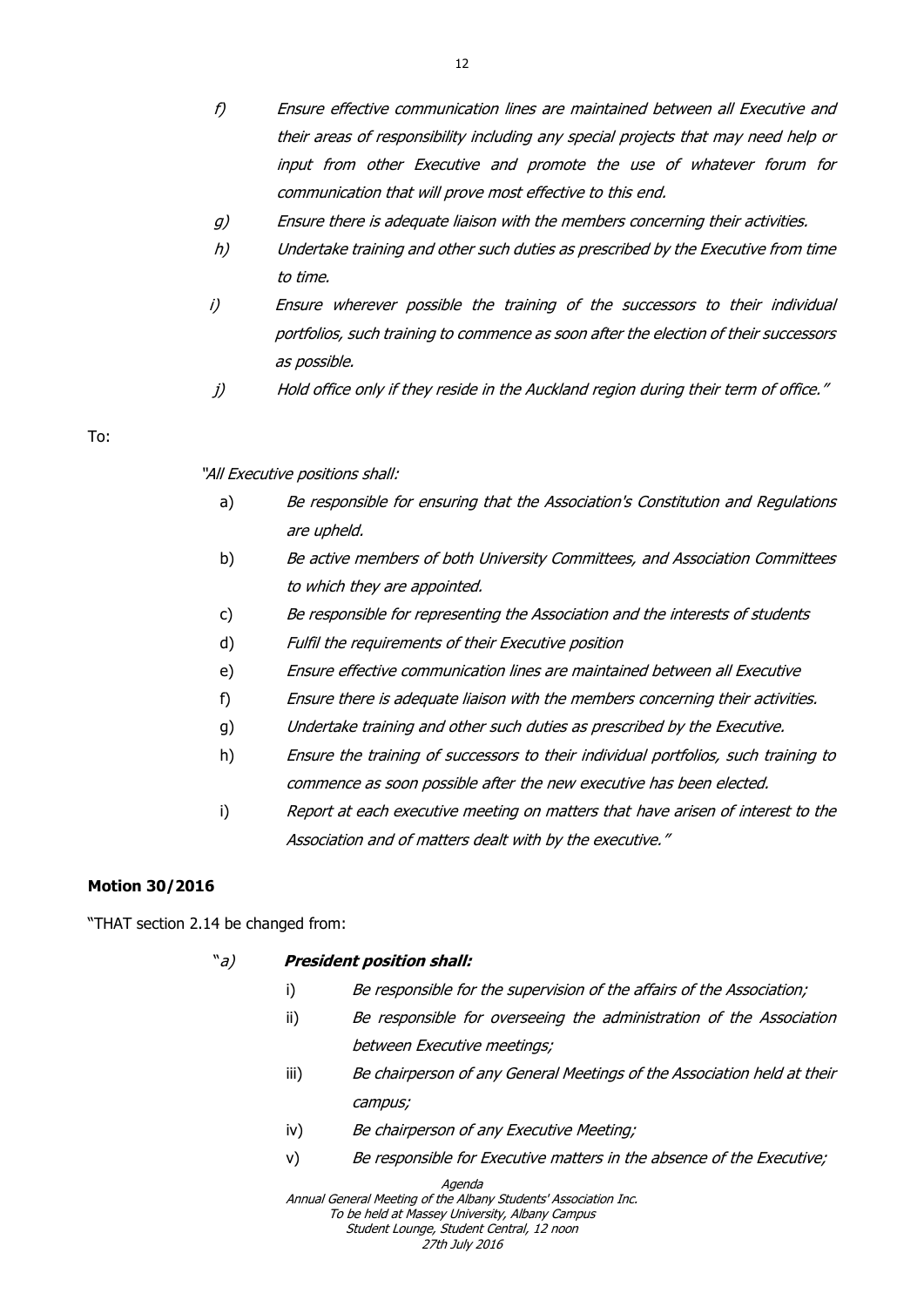- vi) Be responsible through the Office Manager for employment matters;
- vii) Be an ex-officio member of all committees of the Association;
- viii) Be a cheque signatory for the Association;
- ix) Manage and delegate ASA tasks to Vice-President and General Executive positions, ensuring the efficient co-ordination of the Executive;
- x) Represent the Association in the media, to other organisations and nationally on issues affecting the Albany Campus;
- xi) Report at each ordinary meeting of the Executive on matters that have arisen of interest to the Association and of matters dealt with by the President;
- xii) Be an ex-officio member of all affiliated clubs and societies of the Association; and
- xiii) Be responsible for the coordination of all dealings with bodies external to the Association.
- xiv) Be responsible for furthering the financial development and sustainability of the Association

#### b) **Vice-President positions shall:**

- i) Assist the President in their duties;
- ii) Undertake any daily Presidential duties in the absence of the President;
- iii) Coordinate student representatives on University committees at a campus level and the college and departmental level;
- iv) Ensure that the Association's Constitution and Regulations are updated after every General Meeting;
- v) Advertise, and publicise all meetings and forums of the Association;
- vi) Be a cheque signatory of the Association;
- vii) Ensure the efficient workings of the Executive, including the preparation of Agenda and circulation of Minutes of Meetings;
- viii) Ensure that Minutes of all Association meetings are kept;
- ix) Ensure that all policy at Executive Meetings are entered into the Albany Students' Association (Incorporated) Policy Manual;
- x) Liaise with the Office Manager and Accounts Clerk, monitor and forecast the financial affairs of the Student Executive, and report back to the Executive monthly on the financial affairs of the Executive;
- xi) Report at each ordinary meeting of the Executive on matters that have arisen of interest to the Executive and of matters dealt to by a Vice-President; and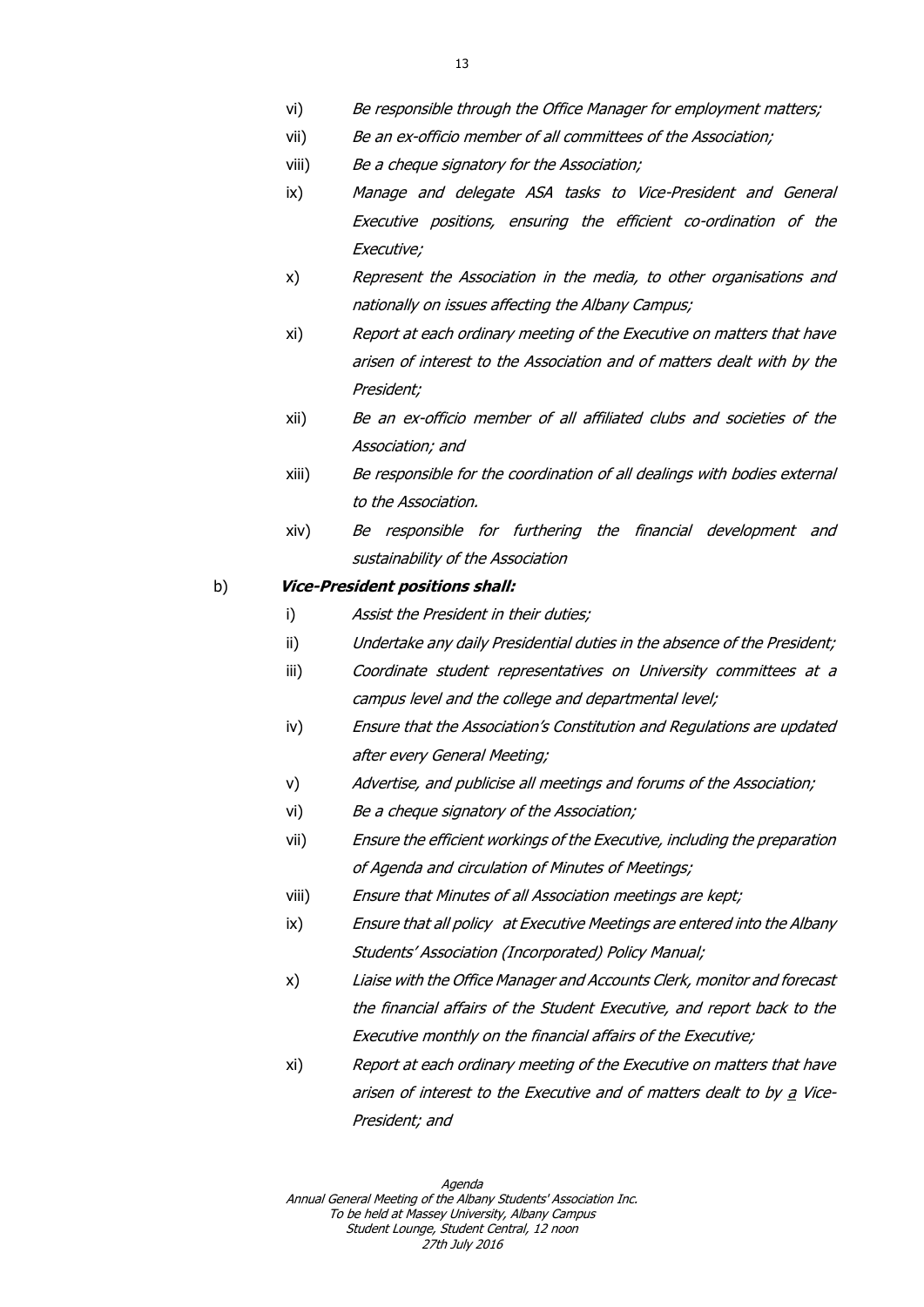- xii) Report to the Executive fortnightly regarding the financial position of the Association, and the financial implications of any decision or proposed resolution.
- xiii) Assist the President in the co-ordination of ASA tasks among the Vice-President and General Executive positions
- xiv) Be jointly responsible for the organisation and delivery of promotion and marketing of the Association to Albany internal students.
- c) Each of the four (4) General Executive positions shall be assigned a portfolio made from the following cetegories:
	- i) Academic and education issues
	- ii) International student issues
		- 1) Spiritual issues
		- 2) Cultural issues
		- 3) Ethnic issues
	- iii) Welfare issues
	- iv) Men's issues on campus
	- v) Women's issues on campus
	- vi) Clubs and recreational services
	- vii) Promotion and marketing of the Association"

#### "a) **President position shall:**

- i) Be responsible for the supervision of the affairs of the Association;
- ii) Be responsible for overseeing the administration of the Association;
- iii) Be chairperson of any Executive or General Meetings of the Association;
- iv) Be responsible for Executive matters in the absence of the Executive;
- v) Be responsible through the Office Manager for employment matters;
- vi) Be an ex-officio member of all committees, affiliated clubs and societies of the Association;
- vii) Be a cheque signatory for the Association;
- viii) Manage and delegate ASA tasks among the Executive;
- ix) Represent the Association nationally in the media and to other organisations on issues affecting Albany Campus;
- x) Be responsible for the coordination of all dealings with bodies external to the Association and;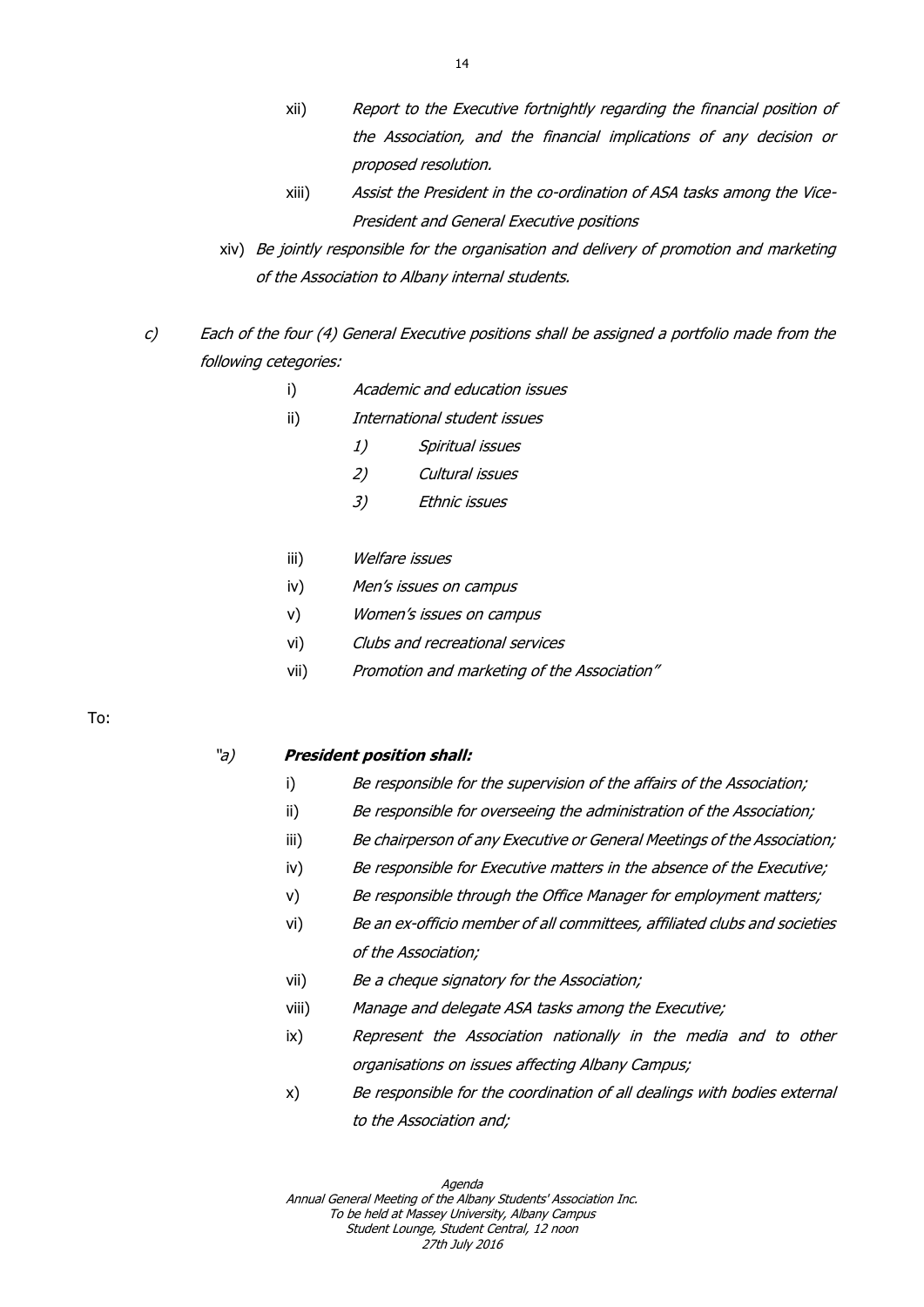xi) Be responsible for developing and improving the financial development and sustainability of the Association

#### b) **Administration Vice-President position shall:**

- i) Assist the President;
- ii) Undertake any daily Presidential duties in the absence of the President;
- iii) Coordinate student representatives on University committees at a campus level and the college and departmental level;
- iv) Ensure that the Association's Constitution and Regulations are updated after every General Meeting;
- v) Advertise, and publicise all meetings and forums of the Association;
- vi) Be a cheque signatory of the Association
- vii) Ensure the efficient workings of the Executive, including the preparation of Agenda and circulation of Minutes of Meetings;
- viii) Ensure that Minutes of all Association meetings are kept;
- ix) Ensure that all policy at Executive Meetings are entered into the Albany Students' Association (Incorporated) Policy Manual;
- x) Liaise with the Office Manager and report back to the Executive monthly on the financial affairs of the Executive and;
- xi) Assist the President in the co-ordination of ASA tasks among the Vice-Presidents and General Executive positions

#### c) **Social Vice-President position shall:**

- i) Assist the President;
- ii) Undertake any daily Presidential duties in the absence of the President;
- iii) Coordinate student representatives on University committees.
- iv) Be an ex-officio member of all affiliated clubs and societies of the Association;
- v) Be responsible for promoting campus culture and student interaction by way of running events;
- vi) Be responsible for the organisation and delivery of promotion and marketing of the Association to Albany internal students.;
- vii) Assist the President in the co-ordination of ASA tasks among the Vice-Presidents and General Executive positions
- viii) Manage the delivery of social activities on behalf of the Association including orientations and the annual Ball;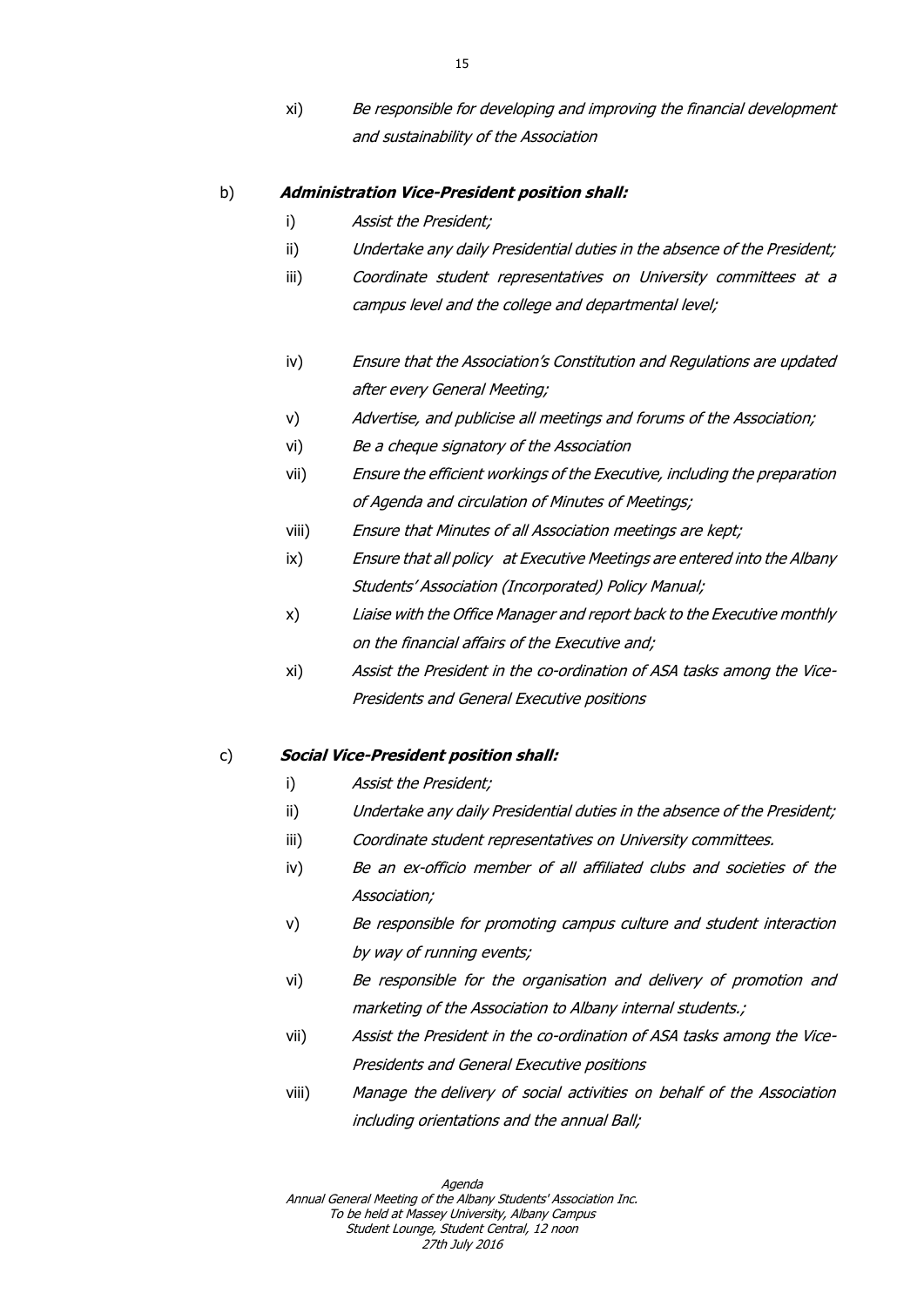- ix) Support clubs and liaise with the executives of affiliated clubs to ensure adequate support and presence
- x) Report to the executive of the event's budget
- xi) Predict and plan costs for events run by the Association
- xii) Be responsible for the training of the new executive team

#### d) **General Executive positions shall:**

- i) Assists with delegated tasks as set out by the president;
- ii) Report to Executive meetings of issues that may be of concern to the Association;
- iii) Assist with activities and events that the Association runs;
- iv) Assist with the promotion and marketing of activities;
- v) Assist other general executives;
- vi) Be assigned a portfolio made from the following categories:
	- 1) Welfare
	- 2) Academic
	- 3) Social
	- 4) Quality

#### 2.6 **General Executive portfolios:**

#### a) **Welfare**

- i) Organise and run events and activities to promote awareness of issues affecting different genders on campus;
- ii) Organise and run events and activities to promote International students issues and create opportunities for international students to meet each other as well as other domestic students;
- iii) Be jointly responsible with the quality general executive for conducting an annual safety audit of the campus;

## b) **Academic**

- i) Sit on all academic boards and report back issues to the Student Executive;
- ii) Liaise with the Advocacy coordinator about academic issue trends and report back to the Student Executive and relevant University boards;
- iii) Be jointly responsible with the Social general executive for coordinating Student representatives on University committees at a campus level and the college and department level.